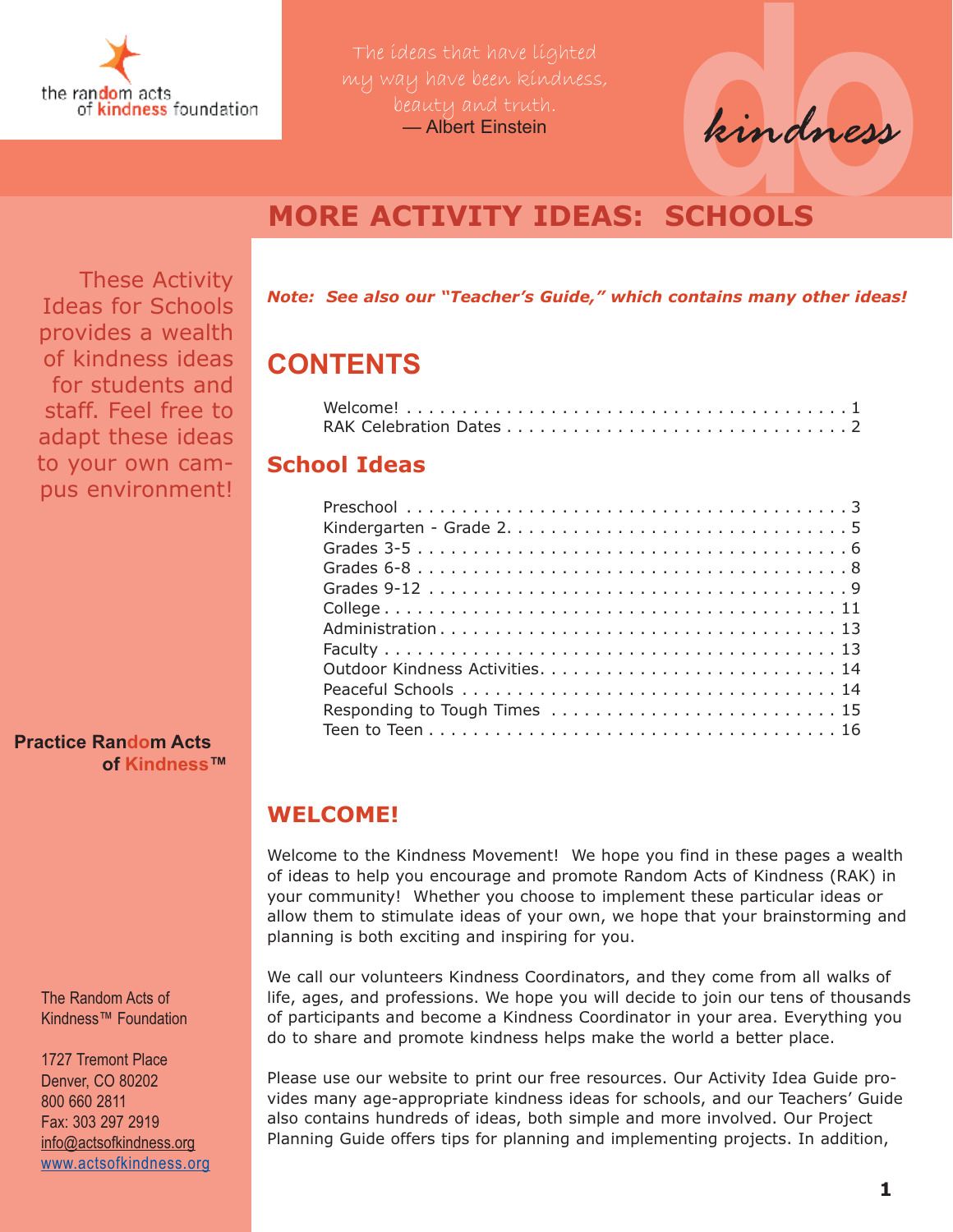using our Publicity Guide will allow your efforts to receive the media attention they deserve. We all need to read good news in our daily paper, and you can provide some of it!

#### *All of the above guides are on our website at [www.actsofkindness.](http://www.actsofkindness.org) org. While you're there, check out our free lesson plans, project plans, inspiration, and other resources!*

Please let us know how you use the ideas in this booklet. Learning which ideas are implemented in different schools helps us improve our resources, so please tell us about your kindness activity or project. When you share with us your project description and reflections about that project, you are helping people around the globe!

We encourage you to use the handy webpage templates on our website and create your own kindness webpages! You can announce to others what kindness activities you have done, share photos, and make connections with other schools that have already posted their kindness webpages with  $us - all$  free of charge.

The staff of The Random Acts of Kindness Foundation is available to you for consultation and support. Our contact information is below, and we hope that you will take the initiative to stay in touch with us.

Your friends at The Random Acts of Kindness Foundation Website: [www.actsofkindness.org](http://www.actsofkindness.org) Email: [info@actsofkindness.org](mailto:info@actsofkindness.org)

### **RAK CELEBRATION DATES**

#### 2006

| Random Acts of Kindness Week Feb. 13-19, 2006                                       |  |
|-------------------------------------------------------------------------------------|--|
|                                                                                     |  |
| World Kindness Day $\ldots \ldots \ldots \ldots \ldots \ldots \ldots$ Nov. 13, 2006 |  |

#### 2007

| Random Acts of Kindness Week Feb. 12-18, 2007                                       |  |
|-------------------------------------------------------------------------------------|--|
| World Kindness Week Nov. 12-18, 2007                                                |  |
| World Kindness Day $\ldots \ldots \ldots \ldots \ldots \ldots \ldots$ Nov. 13, 2007 |  |

Feel free to adapt the RAK Week dates to your own community. You are welcome to celebrate RAK Week or RAK Month any time of the year — or all year long! We support participants with ideas and materials on our website throughout the year.

Also, please keep us informed about your kindness activities. We are a clearinghouse for ideas, and your sharing of ideas will help thousands of others encourage kindness in their schools.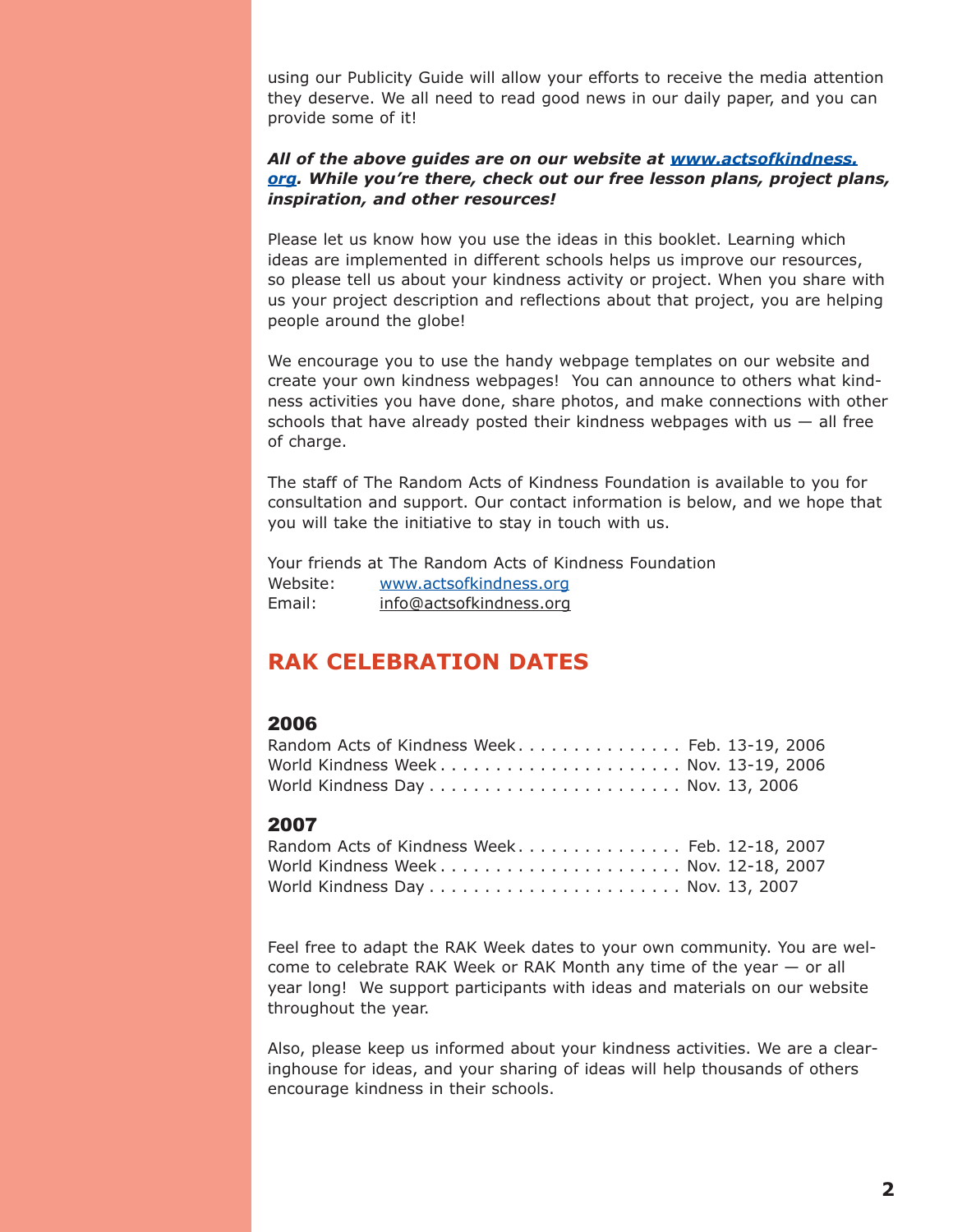

## PRESCHOOL

### **FELT BOARD IDEAS**

**Friendship Tree:** Put a felt tree on your board. Have a felt heart prepared with each child's name. Have the children close their eyes and each choose a heart with another child's name. They identify the name and think of something nice they could do for that child. Then they hang the heart on an empty branch on the felt board tree.

**Feelings Board:** Have faces prepared with different expressions (e.g., happy, sad) to place on a felt board. Each child takes a turn to tell how they feel and, if they wish, to explain the feeling. Expand upon the feeling if the child needs help, and have the other children think of ways they can help the child if he/she is sad, mad, etc.

Lighthouse: Create a felt lighthouse with good character traits angled out as light beams (e.g., kindness, respect, honesty, responsibility). Discuss how we can best shine our light, and talk about these different traits.

**Kindness Clown:** Create a clown for a felt board. Have the clown hold felt balloons. At group time, encourage the children to contribute kindness ideas (e.g., hug a friend, pick up toys). Put one idea on each balloon. Add other ideas as the children think of them.

**Virtue Tree:** Create a big tree on a felt board (or on a bulletin board for a longer display), and each week attach the shape of a leaf with a virtue written on it (e.g., courtesy, kindness, helpfulness, gentleness). Discuss the virtue at group time, and have children give examples of how to express the virtue.

### **STORY TIME / GROUP TIME**

**Storytelling:** Create a very short story and have children respond. For example: Johnny is riding his bike. He falls off, hurts his knee, and starts to cry. What could you do to help him?

**Friendship:** Discuss at group time how you know people are friends (e.g., they smile at each other, help each other, hold hands). Then sing "The More We Get Together" and let the children hold hands in a circle and dance.

**Spider Web:** Have the children sit in a circle and explain that you're going to make a spider web. Give the first child the end of the string and the ball. He or she holds the end with one hand and with the other rolls the ball to another child. It continues in the same manner from child to child. Remind them to hang on. At the end, discuss that we are all connected and the importance of being kind to everybody in the class.

Hold Kindness Story Time once a week, during which children and teachers can share stories of kindness from their daily lives. Children could draw a picture about their kindness story and share it with the class. After sharing, talk about how kindness makes both the giver and the recipient feel. Also, discuss why kindness is important to both friends and families.

Hold a "Kindness Sharing Day" once a week. Sit in a circle, and have everyone in the class say something nice about one child. The teacher

"The best way to cheer yourself up is to try to cheer somebody else up." - Mark Twain

writes all the comments on a "You Are Special" sheet and gives it to the child or posts it on the bulletin board with the child's photograph.

In circle, have each child talk about one relative or friend and say why that person is so special. Then discuss what kind act (e.g., give a hug, draw a picture) the child could do to let the person know that he/she is special.

Encourage the children to do one nice thing every day, like give a hug, lend a crayon, or play with someone new.

Start each day with a story, slogan, or quote about kindness.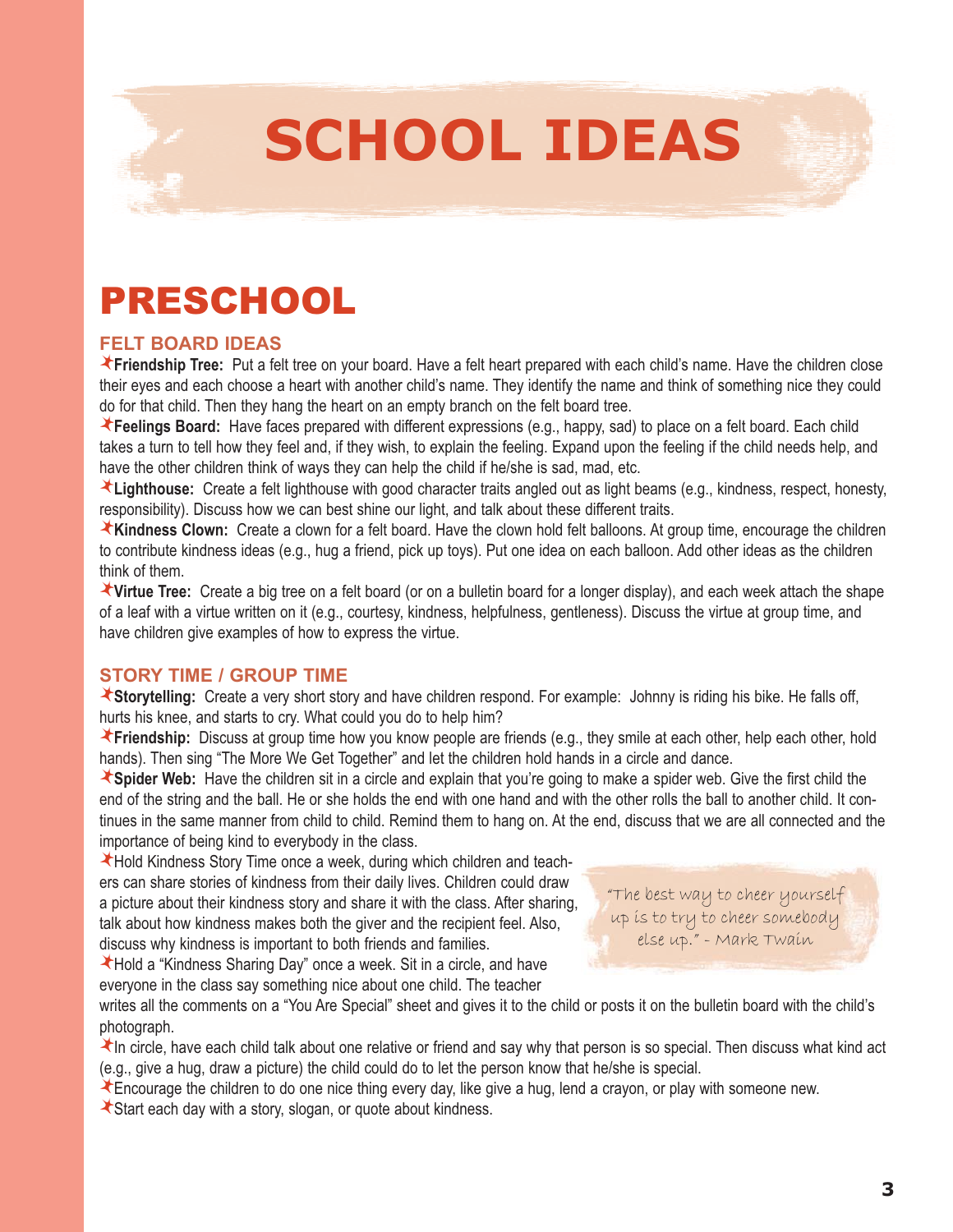### **ART / COOKING**

**Uniqueness:** At group time, discuss what makes us unique as individuals. Discuss that we all have similarities and differences and the importance of acceptance. Have each child draw a picture of him/herself and a picture of a classmate (perhaps drawing the names out of a bowl). Then discuss the drawings in relation to similarities and differences between classmates.

**Friendship Hands:** Create hand prints of each child. String them together as if everyone is holding hands, and hang it in the classroom.

**Mommy's Favorite Book** (or Daddy, Grandma, friend, etc.): Have each child create a book, with help from an adult. The child specifies what to write in the blanks (Mommy's favorite food, song, outfit, things to do, etc.), and then creates accompanying artwork. This helps children find out about others' likes and dislikes and can be tied into caring for one another by respecting their preferences. It also makes a treasured gift!

**Friendship Salad:** Have each child bring an item to add to your friendship salad (e.g., strawberries, grapes). Design a big smile into the salad and discuss how everyone participated to make it smile.

**Stone Soup:** Read aloud the story "Stone Soup" and have each child bring in ingredients. Prepare the soup. Discuss how each child's contribution combines with other contributions, and they all work together to make something that wasn't there before. Celebrate the kindness of sharing!

### **OUTREACH**

Adopt an assisted-living home and arrange some visits.

**Hop-a-Thon:** Organize a hop-a-thon to raise money for your RAK project or for a worthwhile cause. Have adults pledge money per hop, and donate the earnings. The children hop for one minute, with the teacher timing the minute. Make it a fun event with refreshments!

**Toy Giveaway:** Young children love growing up. Find a charity that needs used toys, books, etc. Initiate a toy drive at your school: have the children and their parents decide which toys the children have outgrown, and donate them.

### **PEACE**

**Peace Rose:** The peace rose is used throughout the year after an initial group lesson about it. The peace rose is used when two children are having a difficult time resolving a conflict. It is placed in the same place for the entire year.

 When two children are having a conflict, one of them (or a third child mediator) retrieves the peace rose. They discuss their problem by taking turns speaking and expressing their feelings. One child holds the rose and gets to talk without being interrupted by the other child. Then the rose is passed to the other child so he/she can talk uninterrupted. Whoever has the rose gets to talk without being interrupted by another child. After they have resolved their problem or overcome the difficulty, they all put hands on the rose and say "All declare peace." The flower is then replaced on the shelf.

"No act of kindness, however small, is ever wasted." -Aesop

**Peace Table:** Set up a special table with two chairs and a flower arrangement. If two children are having a difficulty, they may sit at the table and discuss it. They keep their hands in their lap, take turns without interrupting, and resolve their conflict. Then they may shake hands (or hug if they choose) and go back to their work. The lesson for this activity is given at the beginning of the year.

**Angel Box:** Have the children look for others being kind. When they notice something, they may write it down, draw a picture of it, or have the teacher write it out. Then they put it in the angel box. At the end of the week, the stories and drawings are read and discussed at group time.

Start a "sticker campaign" to spread kindness. Staff members and teachers can pick up stickers each Monday as they sign in, then give them to kids they observe doing a Random Act of Kindness, telling them exactly what they did to earn the sticker. Have your classroom create a kindness quilt for display at the school, in a shopping mall, or at the mayor's office. Each child draws a kindness picture on a patch; then ask a group of parent volunteers to assemble the quilt. If multiple quilts are made, they can be distributed to children's hospitals and shelters for the homeless or abused.

Put a large blank banner in the entryway and invite the children to draw pictures about kindness on it. Students can then display the banner at a store or post it in the classroom as a reminder that kindness is fun.

Put up "Kindness Zone" signs at the entrances to your school and classroom to remind everyone to remember to practice Random Acts of Kindness.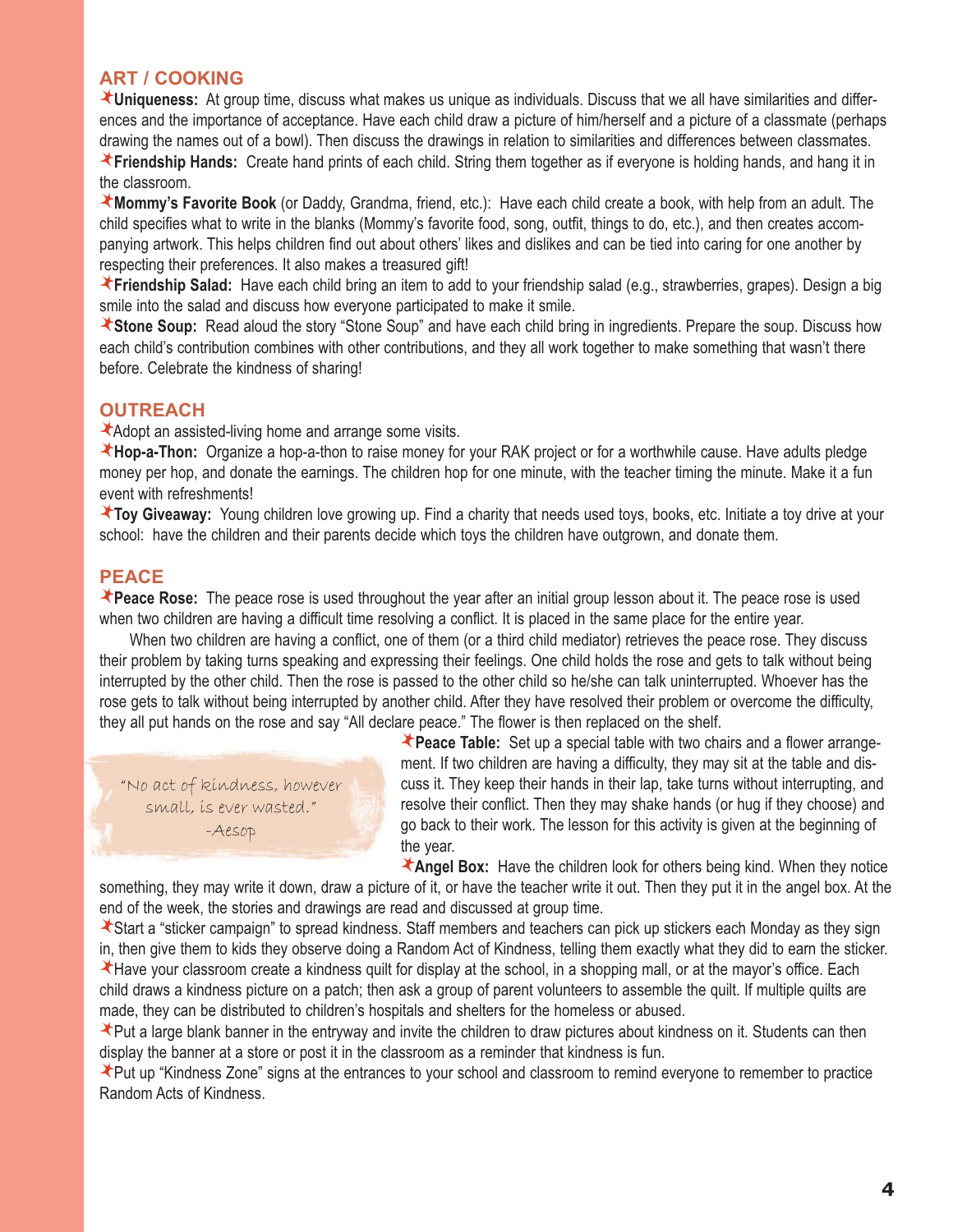Talk with the children about being kind to animals. Let them tell stories about how they are kind to their pets. Discuss how to take care of a dog or cat, including food, water, exercise, immunizations, and affection. Encourage them to draw pictures of animals, and post the pictures on a "Be Kind to Animals" bulletin board.

Try a "Pizza Kindness Kids" event. Give each child a paper Kindness Pizza with sections marked. When they do a Random Act of Kindness for someone, that person signs one section. When all students have completed their Kindness Pizzas, they get a pizza party.

### **SONGS**

#### **Peaceful Friends**

*(to the tune of "I'm a Little Teapot")* We come to school and like to say. "Care for one another every day." We learn together and we play Peacefully every day.

#### **Be My Friend**

*(to the tune of "London Bridge") Susie, Susie*, be my friend, Be my friend, be my friend, *Susie, Susie*, be my friend, I like you. *(place each child's name in song)*

#### **Sharing**

*(to the tune of "Row, Row, Row Your Boat")* We share all our toys With the other girls and boys, We remember how to share, Taking turns and being fair.

#### **Let's Be Kind**

*(to the tune of "Frere Jacques")* Let's be kind, let's be kind, In our heart and in our mind To our family, to our friends, May our kindness never end.

# KINDERGARTEN - GRADE 2

Hold Kindness Story Time once a week, during which students and teachers can share stories of kindness from their lives. Students could practice writing and/or drawing skills by preparing their stories before and during class. There could also be an interactive discussion afterwards, including brainstorming possible classroom kindness activities, reflecting how kindness has made a difference in their lives, and discussing school events and how kindness could help.

Put photos of kind acts in hearts on classroom or hallway walls. After a few months of display, donate the display to a hospital or shelter.

Ask your principal to start each day with a reading about kindness over the intercom.

Put up "Kindness Zone" signs at the entrances to your school and classroom to remind people to practice Random Acts of Kindness.

Hold a "Kindness Card Day." Distribute three cards to each child, with the names of the three students whose last names are right after theirs alphabetically. Everyone in the class writes something nice on the cards — or draws pictures — their three kindness pals. Then distribute the cards by name (each child should receive three completed cards), and spend time sharing what others wrote.

Distribute a checklist of ideas for kind acts to students during RAK Week, encouraging each student to complete some or all of the kind acts listed. Activities could include: picking up litter, smiling and saying thank you to the bus driver, and eating lunch with someone new.

Start a "sticker campaign" to spread kindness. Staff members and teachers can pick up stickers each Monday as they sign in, then give them to students they observe doing a kind act, telling them exactly what they did to earn the sticker. The kids can then give their stickers to someone in the community they see doing an act of kindness.

Have the students write a kind note to relatives and friends, letting them know why they are special.

Start a Random Acts of Kindness Club and resolve to do at least one act of kindness per week. Tell the class of your activities and outcomes.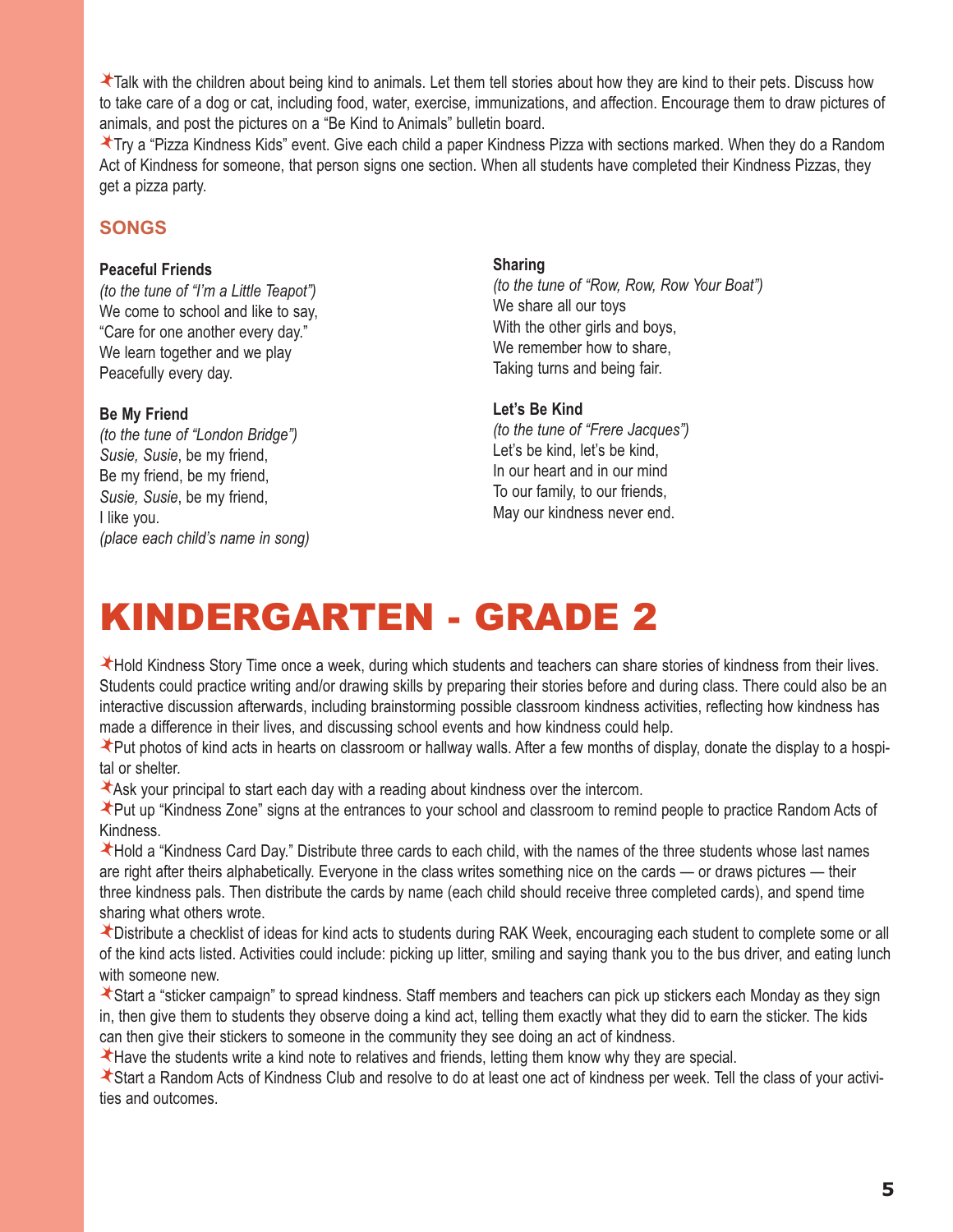Have the students create an alphabetical list of easy kindness activities together. For instance:

- A: I pet a friendly **A**nimal.
- B: I **B**rought my laundry to the washroom.
- C: I helped a person **C**arry something.
- . . . . . . . .
	- X: I gave someone in my family an e**X**tra hug.

Then make up a kindness page on bright paper with the A - Z activities listed on it. As students complete each kindness activity, they can tell about it and punch out that letter with a hole punch (with help, if needed). When the students punch out their letters completely, they get their names on a bulletin board with a quote from them about why kindness is important or how their kindness activities made them feel.

Try a "Pizza Kindness Kids" event, where each child gets a Kindness Pizza divided into sections. When they do a kind act for someone, that person signs one section. When all the students have completed their Kindness Pizzas (with all sections signed), they get a pizza party.

Have classrooms create a kindness quilt for display at the school, in a shopping mall or at the mayor's office. Each student draws a kindness picture on a patch; then parent volunteers assemble the quilt. Give the quilt to a children's hospital, homeless shelter, or safe house.

## GRADES 3 - 5

Put a large blank banner in the entryway to the school and invite all students, teachers, administrators, parents and other community members to write their kindness stories on it. Students can then present the finished banner to the principal, display it at a library, or post it in the classroom as a reminder of the positive effect that kindness has on people.

Have students tape themselves reading picture books. Send each tape, along with the corresponding book, to a children's hospital for patients to use.

Work with schools, businesses and merchants to raise "Pennies for a Kindness Park" (or other community beautification project). Pennies don't seem to have much value, but when combined, they do make a difference. In the same way, one kind act may seem insignificant, but many kind acts practiced daily have great impact. Be sure to inform the media and community government of your plans. These offices may publicize your cause or match your donation.

Distribute a checklist of ideas for kind acts to students during RAK Week, encouraging each student to complete some or all of the kind acts listed. Activities could include: picking up litter, smiling and saying thank you to the bus driver, and eating lunch with someone new.

Plan a classroom or school recycling effort. Contact an agency to see if it would be willing to remove your items for recycling. Find out how they must be sorted and stored. Collect and recycle everything you can. If your area has a children's museum, contact them to see if they can use recycled materials for children's projects. If you turn in recycled items for cash, donate the proceeds to a charity. Contact the media for publicity; perhaps others will join the recycling effort.

"Don't wait for people to be kind. Show them how." -Unknown

Create a Random Acts of Kindness Journal in your classroom by posting large sheets of paper on the walls. Allow students in your classroom, students from different grade levels, senior citizens, etc., to write personal stories about acts of kindness on the paper. Rotate the journal through different grades within your school. Send it to the main office and then to other schools. Ask older students to teach younger students to tie their shoes or another activity.

Sponsor the planting of a Kindness Tree or Kindness Garden. With the help of youth groups, service clubs, or other volunteers, plant the tree or flowers in a public area, like a park or walking trail. Post a kindness plaque by the display for others to read about kindness.

Start a Random Acts of Kindness Club and resolve to do at least one act of kindness per week. Record everything in a journal and prepare to read entries in your class.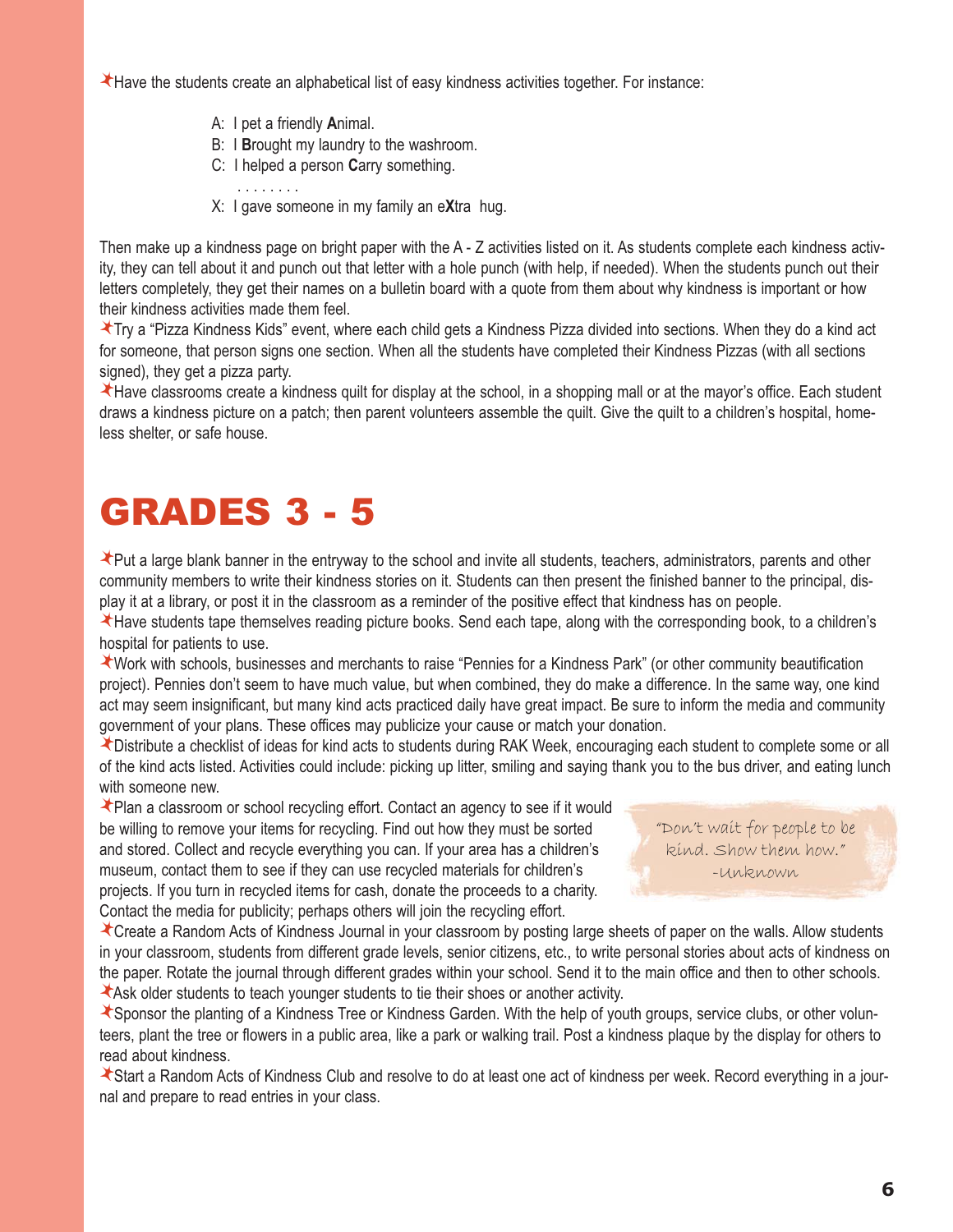As a class, adopt a pet that can be cared for in the classroom. Rotate the pet care responsibilities among the students. Discuss the demands and rewards of caring for another living being, whether it is a pet or another person (e.g., an ill sibling, an injured or belittled classmate).

Have classrooms create a kindness quilt for display either at the school, in a shopping mall, or at the mayor's office. Each student draws a kindness picture on a patch; then parent volunteers assemble the quilt. If multiple quilts are made, they can be distributed to children's hospitals, homeless shelters, or safe houses.

Hold a canned food drive and give the food to a food bank or shelters for the homeless or abused. Be sure to include some kindness cards or letters with the delivery.

Hold a children's kindness drawing or coloring campaign. Start with the older grades and ask for pictures depicting a Random Act of Kindness to be submitted for the contest. The author of the winning drawing could receive a book about kindness. Then copy the drawing and hold a coloring contest (using the winning drawing) for the younger grades. The coloring winner could also receive a kindness book. Ask your town library or shopping mall to post the winning entries for the public to see.

Start a ribbon campaign and give out kindness ribbons to be worn and passed on to others. Students could sign the back before passing them along. Gather the signed ribbons and give them to a shopping mall, municipal building, or city hall to be displayed.

Have the students create an alphabetical list of easy kindness activities together. For instance:

- A: I **A**ided someone who needed help on the playground.
- B: I **B**rought my laundry to the washroom.
- C: I helped a person **C**arry something.
- . . . . .
	- X: I gave someone in my family an e**X**tra hug.

Then make up a kindness page on bright paper with the A - Z activities listed on it. As students complete each kindness activity, they can tell about it and punch out that letter with a hole punch. When the students punch out their letters completely, they get their names on a bulletin board with a quote from them about why kindness is important or how their kindness activities made them feel.

Set up a Custodian Appreciation Day and have students clean classrooms for the custodians. Be sure to make a banner or card telling your custodians how much they are appreciated. A kindness basket could also be given to these special people.

Children can make kindness coupons that parents, siblings, and friends can redeem for kind favors.

Put up "Kindness Zone" signs at the entrances to your school and classroom to remind people to practice Random Acts of Kindness.

Your school's student council or RAK Club can sponsor an activity each day during RAK Week and can announce the events each morning over the intercom. Some activity ideas include: picking up trash in the vicinity, visiting senior citizens in a rest home, serving a meal in a soup kitchen, or helping socialize animals in an animal shelter.

Ask your principal to start each day with a reading about kindness, or let students do a reading over the intercom.

Have classrooms create murals depicting kindness and bring them to nursing homes and senior centers. Hold a class field trip and tell the recipients about each student's particular part of the mural.

Study kind people in history. Then have students illustrate their kind works and discuss them in class or write a report.

Start a RAK "button campaign" to spread kindness. Staff members and teachers can pick up buttons each Monday morning, then give them to students they observe doing a kind act, telling them exactly what they did to earn the button. The kids can them give their button to someone in the school or community that they see performing an act of kindness.

Create a program where kids write their commitments to specific Random Acts of Kindness on construction paper cut out in the shape of footprints. The completed footprints are then put up on the walls of the school, with a sign saying, "Follow the way to a kinder school" or "Walk the path of kindness."

Connect classrooms in the hallway with cutouts in the shape of people, with the theme "Kindness Connects Us All." On the cutouts, students can write kindness stories or the name of a fellow student seen doing a kind act. Save the cutouts for a school scrapbook or distribute the footprints to the community.

Form a group of students to help the school staff. In the cafeteria, younger students can clean lunch trays, while older ones can patrol the aisles to give the adult monitors a break. Also, students can pick up trash or dust classrooms for the evening custodian.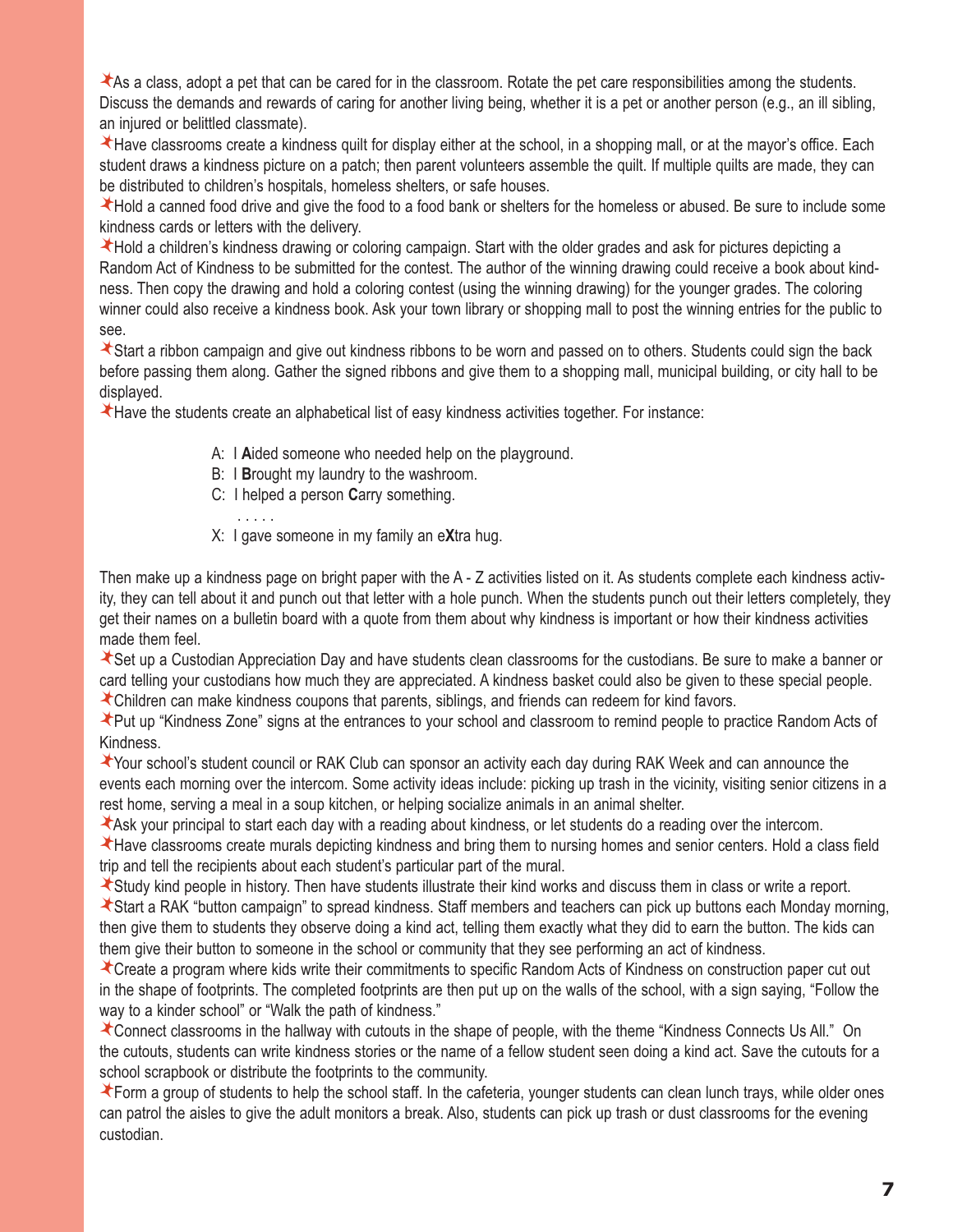Write a kind note to relatives and friends letting them know why they are special.

Create a "smile file" with cartoons that make students smile. The kids can pick out a cartoon to cheer up a friend in need. Have students write their acts of kindness on paw prints cut out of construction paper. Post the paw prints in the hallways with the title "Paws for Kindness."

### GRADES 6 - 8

Have older students "mentor" new students for the day. The students can participate in an ice-breaker activity, eat lunch together, play a game together, and the older students can show the new students around the school.

Gather a collection of kindness stories from students, teachers, families, and administrators. Publish and distribute the collection to the school and community. Allow students to keep a few copies to give to people who have made a difference in their lives or to offer as a Random Act of Kindness.

Hold a teddy bear drive and collect new and used teddy bears throughout the school and community. Gather all of the teddy bears and donate them to the police or fire station or to a children's hospital.

"Love all. Serve all. Help ever. Hurt never." - Sathya Sai Baba

Plan a classroom or school recycling effort. Contact an agency to see if it would be willing to remove your items for recycling. Find out how they must be sorted and stored. Collect and recycle everything you can. If your area has a children's museum, contact them to see if they can use recycled materials for children's projects. If you turn in recycled items for cash, donate the proceeds to a charity. Contact the media for publicity; perhaps others will join the recycling effort. Start a ribbon campaign and give out kindness ribbons to be worn and passed

on to others. Students could sign the back before passing them along. Gather the

signed ribbons and give them to a shopping mall, municipal building, or city hall to be displayed.

Produce audio books by reading and recording books that would appeal to children who are homebound or in the hospital. Donate the audio books to a hospital.

Conduct a newspaper kindness search. Have the students look through the newspaper for stories about acts of kindness and summarize the stories for the rest of the class. Keep a file of all clippings and make a kindness book to be handed down through the years.

Put up "Kindness Zone" signs at the entrances to your school and classroom to remind people to practice Random Acts of Kindness.

Ask the school or town librarian to forgive late fines during RAK Week. In return, volunteer to help librarians with organization, book returns, etc.

Create and deliver baskets of kindness for the elderly or shut-ins. Talk with merchants and ask for free supplies or ideas. Take a class field trip to deliver the baskets.

After calling ahead to see if the site can accept cooked items, create a special dessert in a class with cooking facilities, and deliver it to a senior center, church group, hospital, or nursing home. Be sure to include kindness stories with your dessert delivery.

Pass out free coffee or hot chocolate to commuters at bus stops or transit stations. Be sure to have a banner and a smile to encourage people to practice Random Acts of Kindness.

Have a school-wide activity asking students to write and illustrate a book giving "tips for thriving in middle school" to the incoming students. This would be published and distributed at registration to encourage new students and help them become a part of school life.

Hold a canned food drive and give the food to a food bank or shelters for the homeless or abused. Be sure to include some kindness cards or letters with the delivery.

Sponsor the planting of a Kindness Tree or Kindness Garden. With the help of youth groups, service clubs, or other volunteers, plant the tree or flowers in a public area, like a park or walking trail. Post a kindness plaque by the display for others to read about kindness.

Study kind people in history. Have students illustrate their kind works and discuss them in class or write a report.

Volunteer to tutor younger students in math, science, spelling, etc.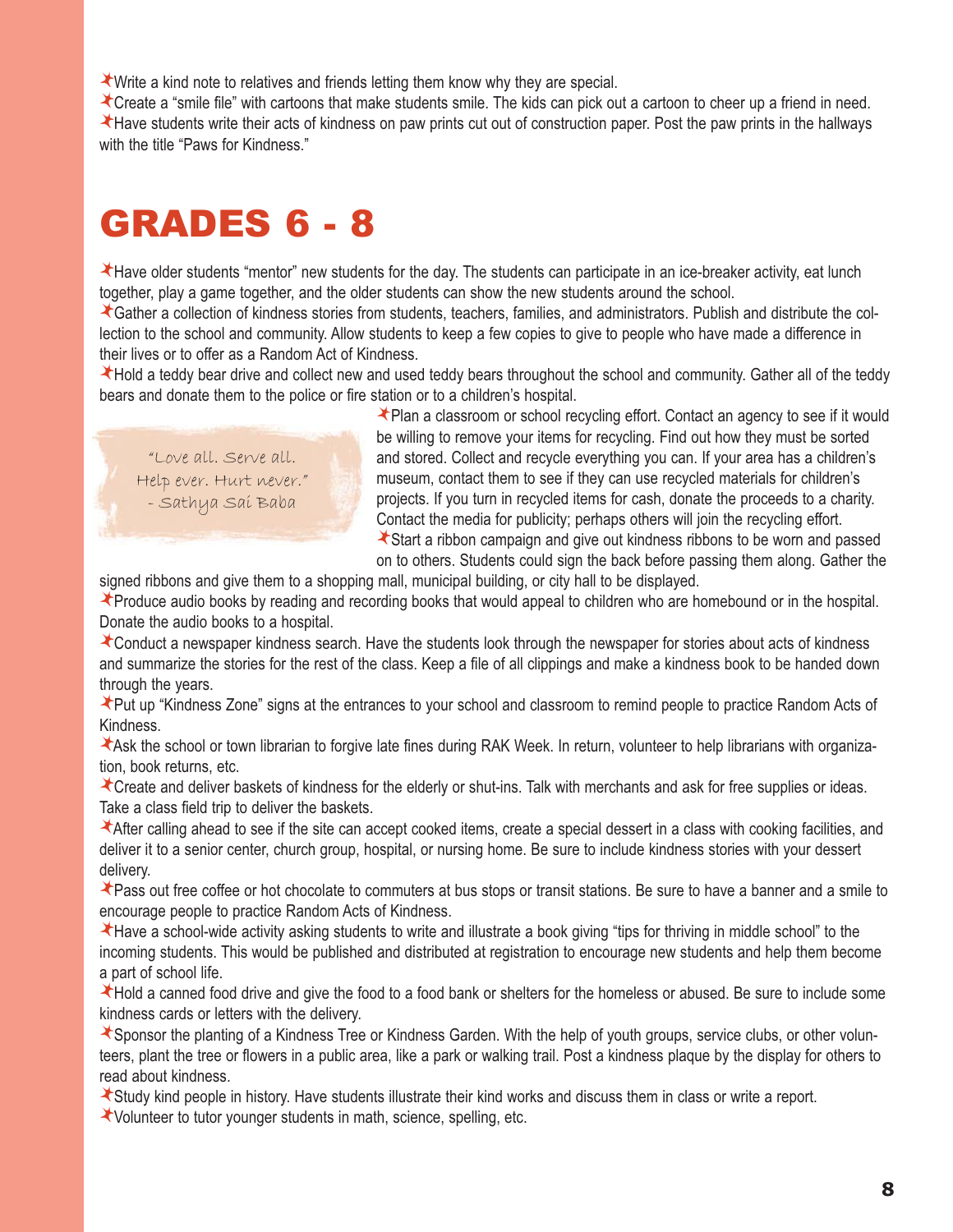Make hearts for Valentine's Day and post them all over the school. Include the name of one student, teacher, administrator, custodian, volunteer, etc., and a kind act to complete on each heart. Encourage students to find their hearts and complete the kind act written on it. Record comments and thoughts about the activity from students and staff members and publish them in the school newspaper.

Your school's student council or RAK Club can sponsor an activity each day during RAK Week and can announce the events each morning over the intercom. Some activity ideas include: picking up trash in the vicinity, visiting senior citizens in a rest home, serving a meal in a soup kitchen, or helping socialize animals in an animal shelter.

Set up a Custodian Appreciation Day and have students clean classrooms for the custodians. Be sure to make a banner or card telling your custodians how much they are appreciated. A kindness basket could also be given to these special people. Write a kind note to relatives and friends, letting them know why they are special.

Plan a school-wide RAK nomination campaign. Students can nominate fellow students and faculty whom they have observed committing a Random Act of Kindness. Post nominations in a visible place. At the end of the campaign, all the nominations can be used in a drawing for prizes.

Encourage students to bring in — on a particular day — a handwritten note for disaster victims' families, pennies for a charity, or a toy for a holiday toy drive. Stamp the hand of those students who bring in an item, and allow them to wear a cap or hat that day, or give them a special button to wear.

Start a Random Acts of Kindness Club and resolve to do at least one act of kindness per week. Record everything and turn in a journal as a final project or extra credit.

Create a puppet show about kindness and present it to elementary schools.

Make individual checklists for students during RAK Week, encouraging each student to complete some or all of the kind acts listed. Activities could include: helping neighbors weed their lawns; writing a note to a supervisor of someone who has helped you and thanking them for having such a wonderful employee; leaving enough money in the vending machine for the next person to get a free treat; picking up litter; offering to baby-sit for free to give a single parent an evening off; surprising someone in your house with breakfast in bed (and cleaning up the kitchen); shoveling your neighbor's driveway or mowing the lawn; smiling and saying thank you to the bus driver; and helping someone carry bulky items.

### GRADES 9 - 12

Contact community people who are actively promoting kindness, and request that they visit your school for classroom discussions or an assembly. Create a kindness box to be displayed in the cafeteria, teachers' lounge,

community centers, etc., for students, teachers, administrators, and community members to deposit personal stories about acts of kindness, kindness wishes, or proposed activities for Random Acts of Kindness Week. Collect all

"Kind words can be short and easy to speak but their echoes are truly endless." -Mother Teresa

of the ideas/stories, assemble a group (e.g., student council, service clubs) to implement some of the ideas, and publish the comments in the school's newspaper.

★ Plan a "working" field trip for students to spend a day helping out at a nursing home, shelter, soup kitchen, or retirement community.

Conduct an annual "Kindness Poster" contest with elementary schools. Choose winners from each grade level and arrange for them to visit the high school, participate in a high school RAK activity, or receive a kindness item, such as a special book or memento. Display the posters at a shopping mall, city hall, or the mayor's office.

Organize a group from your school to go out and perform acts of kindness — such as cleaning up a schoolyard or park, delivering baskets of goodies to elderly people in the community, visiting a nursing home to provide conversation and company to the residents, and teaching at a literacy center. Contact the media about your group's activities to gain publicity for your efforts and to recruit more volunteers.

Hand out reminders, such as buttons you have made with a kindness slogan on them, at the homecoming parade, school assemblies, prom, and other school functions.

Hold a teddy bear drive and collect new and used teddy bears throughout the school and community. Donate the teddy bears to a children's hospital or to the police or fire station for distribution to traumatized children.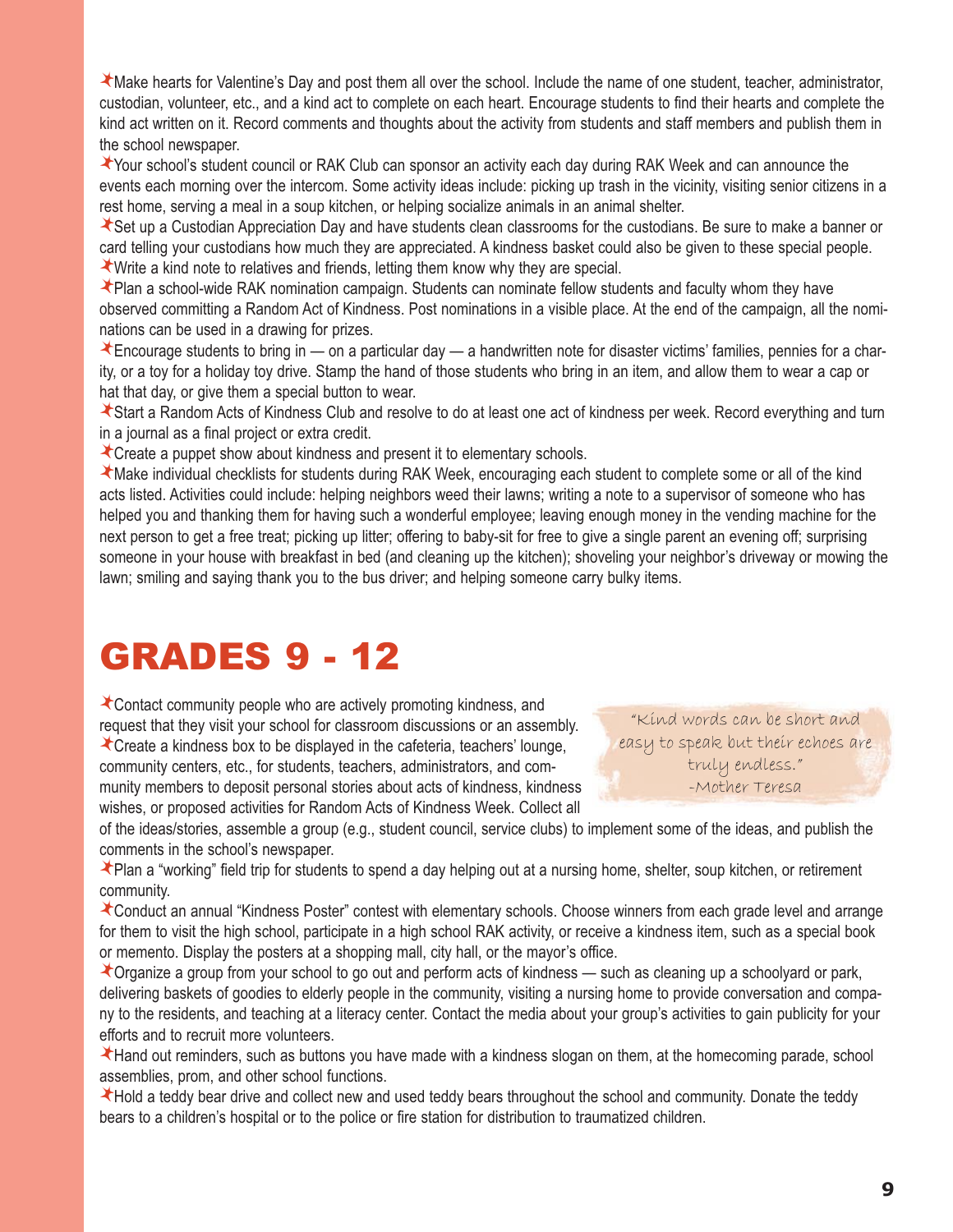Create and deliver baskets of kindness for the elderly or shut-ins. Talk with merchants and ask for free supplies or ideas. Take a class field trip to deliver the baskets.

Put up "Kindness Zone" signs at the entrances to your school and classroom to remind people to practice Random Acts of Kindness.

Organize a blood drive dedicated to Random Acts of Kindness. Your class/group could donate blood to a specific hospital or cause. At the drive, distribute Random Acts of Kindness reminders, such as kindness bookmarks or ribbons you have made. Also, another group could bake cookies or supply donuts and orange juice to the donors.

After calling ahead to see if the site can accept cooked items, create a special dessert in a class with cooking facilities, and deliver it to a senior center, church group, hospital, or nursing home. Be sure to include kindness stories or letters with your dessert delivery.

Your school's student council or RAK Club can sponsor an activity each day during RAK Week and can announce the events each morning over the intercom. Some activity ideas include: a trash pick-up, a visit to a senior home, homeless shelter, children's hospital, or animal shelter.

Create a puppet show about kindness and present it to elementary schools.

Ask the school or town librarians to forgive late fines during RAK Week. In return, volunteer to help librarians with organization, book returns, etc.

**T** On a rainy or snowy day, organize a group of students to travel to the parking lot of a shopping mall or grocery store. Wipe rain/snow off shopping carts and cars, and hold umbrellas for shoppers on the way to their cars.

Set-up a Custodian Appreciation Day and have students clean classrooms for the custodians. Be sure to make a banner or card telling your custodians how much they are appreciated. A kindness basket could also be given to these special people.

Create kindness poems, raps, skits, songs, plays, etc., and perform them at a school kindness rally. Invite the media, sports or entertainment personalities, elementary schools, and community members to share in the rally.

Have a school-wide activity asking students to write and illustrate a book giving "tips for thriving in high school" to the incoming freshman. This would be published and distributed at registration to encourage incoming freshmen and help them become a part of school life.

"Waste no more time talking about great souls and how they should be. Become one yourself!" -Marcus Aurelius

Start a ribbon campaign and give out kindness ribbons to be worn and passed on to others. Students could sign the back before passing them along. Gather the signed ribbons and give them to a shopping mall, municipal building, or city hall to be displayed.

Set up a free coffee and/or hot chocolate station near a heavily commuted area. During warm months, offer water and lemonade. Be sure to have a banner and a smile to encourage people to practice Random Acts of Kindness.

Sponsor the planting of a Kindness Tree or Kindness Garden. With the help of youth groups, service clubs, or other volunteers, plant the tree or flowers in a public area, like a park or walking trail. Post a kindness plaque by the display for others to read about kindness.

Organize days for your school mascot to travel to elementary schools, senior citizen centers, etc., to hand out Random Acts of Kindness reminders, such as bookmarks you have created with kindness quotes or slogans on them. Send a press release about the event to the media, and publish stories about the visits in your school newspaper.

Gather your school's choir or singing group, and sing oldies or uplifting songs at a senior home.

Plan a classroom or school recycling effort. Contact an agency to see if it would be willing to remove your items for recycling. Find out how they must be sorted and stored. Collect and recycle everything you can. If your area has a children's museum, contact them to see if they can use recycled materials for children's projects. If you turn in recycled items for cash, donate the proceeds to a charity. Contact the media for publicity; perhaps others will join the recycling effort.

Play upbeat music over the intercom during breaks between classes and during lunch.

Write a kind note to relatives and friends letting them know why they are special.

Raise funds for charities through an all-school or county-wide kindness program by holding a pledge walk or run, or even a concert.

Make hearts for Valentine's Day and post them all over the school. Include the name of one student, teacher, administrator, custodian, volunteer, etc., and a kind act to complete on each heart. Encourage students to find their hearts and complete the kind act written on it. Record comments and thoughts about the activity from students and staff members and publish them in the school newspaper.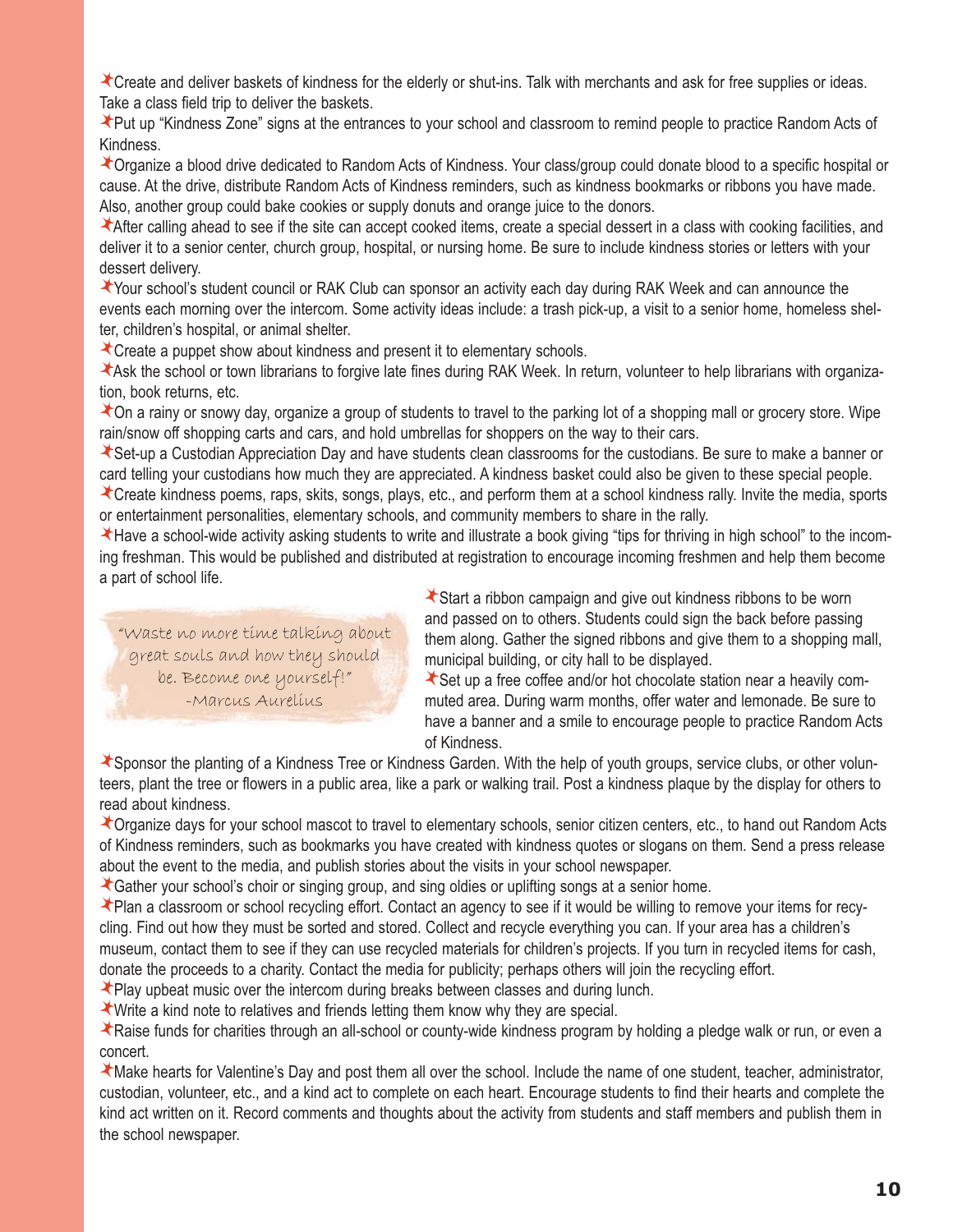Start a Random Acts of Kindness Club and resolve to do at least one act of kindness per week. Record everything and turn in a journal as a final project or extra credit.

Select a Community Kindness Day and encourage students to bring in a handwritten note for disaster victims' families, pennies for a charity, or a toy for a holiday toy drive. Stamp the hand of those students who bring in an item, and allow them to wear a cap or hat that day, or give them a special button or sticker to wear.

Make individual checklists for students during RAK Week, encouraging each student to complete some or all of the kind acts listed. Activities could include: giving money to someone to make a phone call; welcoming a new student; taking someone out to lunch; bringing teachers "treats of appreciation"; helping a lost student try to find a classroom; holding the door for someone; bringing your teacher or a staff member coffee or tea one morning; picking up trash on campus; helping someone carry a heavy load into the school; offering to baby-sit for free to give a single parent an evening off; or driving someone home who usually has to walk or wait for a long time.

Hold a canned food drive and give the food to a food bank or shelters for the homeless or abused. Be sure to include some kindness cards or letters with the delivery.

Have a "Senior Kindness Day." All seniors will have this day off if they perform a Random Act of Kindness, record it, and turn it in to teachers the next day.

Produce audio books by reading and recording books that would appeal to children who are homebound or in the hospital. Donate the audio books to a hospital.

Encourage the school newspaper to create a special "kindness" section, where good news about acts of kindness can be reported. It there is no school paper, make a classroom kindness newspaper or bulletin board.

Invite role models to public events to speak about the importance kindness has played in their lives. Invite the community and media to the event.

Bridge the gap between rival schools with students from both campuses collaborating together on a RAK project they have chosen.

# COLLEGE

### **COMMUNITY SECTORS TO ACTIVATE**

- School districts and educators
- Hospital administrators and volunteers
- The city council or mayor's office
- Senior centers and retirement communities
- Fire and police departments
- Faith groups
- Community centers
- Arts organizations
- Merchants, corporations, and manufacturers
- Parent groups, such as the PTA • Professional organizations
- Bookstores
- Libraries
- National service or volunteer organizations, such as the Junior League, Boys & Girls Clubs, etc.
- Local TV and radio stations
- Newspaper bureaus

### **STUDENTS**

- Take a new or transfer student under your wing.
- Give another driver your parking spot.
- $\star$  Really listen when someone is talking.
- Spend an afternoon visiting with residents at a senior center or nursing home. Organize a sing-a-long or a bingo game.
- Baby-sit for parents of young children to give the parents a day or evening to themselves.
- Look for the good in everyone you meet.
- Give an extra concert or ball game ticket to a stranger.
- Help someone struggling with heavy bags.
- $\star$  Invite someone new to lunch.
- Compliment a stranger about something he or she is wearing.
- Smile at people you pass on your way to class.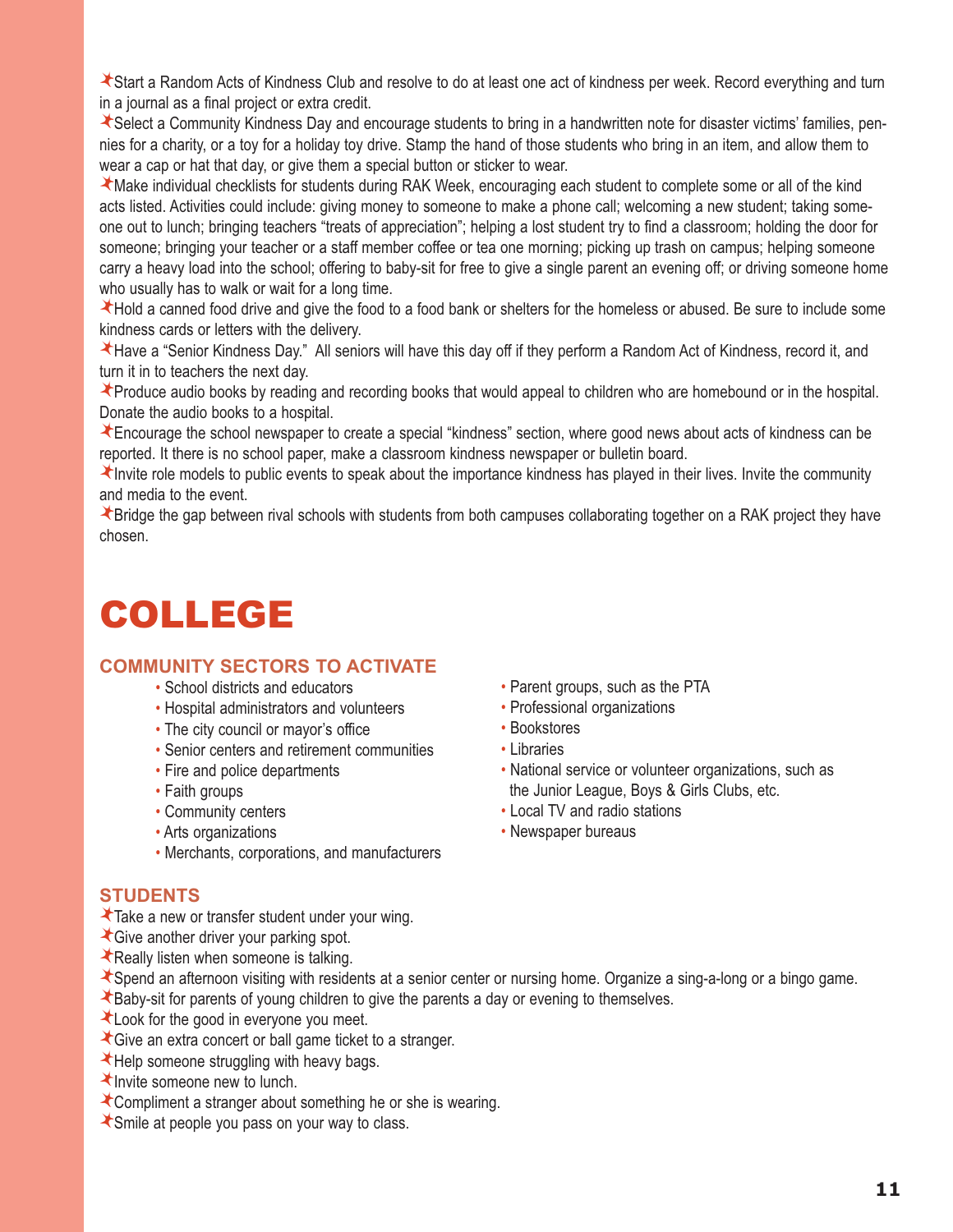### **CLASSES, DEPARTMENTS, OR CAMPUS GROUPS**

**X** Draw Kindness Buddy names and secretly do something kind for that person during the week.

Create kindness poems, raps, songs, plays, etc., and perform them at a campus kindness rally or at local elementary and secondary schools.

Bring coffee, donuts, or chocolate kisses/hugs to campus workers who don't usually get thanked.

Form a group to help the school staff with activities like clearing cafeteria lunch trays, picking up trash, or cleaning up classrooms for the evening custodian.

Write anonymous positive notes to one another, saying what makes the recipient special.

Hand out coffee and hot chocolate to passersby on a cold, wintry morning, or lemonade and water during warm weather.

Solicit requests from the homebound for assistance with shopping or household projects, and organize people to do them.

Go to a supermarket on a rainy day, and dry off shopping carts or hold umbrellas for shoppers on their way to their cars.

Set up a kindness booth during the noon hour at a central place on campus, and give away ideas for acts of kindness and two lollipops or flowers — one to keep and one to give away.

Create decorations or kind messages for a meal-delivery program.

The bookstore at a Colorado university provides cards for the students to write kind messages to the faculty and staff. University employees and students deliver them to the recipients at the end of RAK Week.

### **CAMPUS ACTIVITIES**

Hold a campus-wide kindness story contest.

Put up blank banners in public areas and invite students and faculty to write their kindness stories for all to enjoy.

Ask professors, popular artists, or government officials for pledges to perform Random Acts of Kindness. Post the results. If you have a radio station, ask the radio staff to create Random Acts of Kindness programming, such as listeners calling in their stories of kindness, or the ANNOUNCER reading submitted stories or selected readings from kindness books.

Hold a campus kindness rally and invite speakers and musicians to give awards to kind students, professors and staff members.

Get student campus organizations involved with projects such as creating a campus-wide rally or clean-up, or hosting kindness storytelling parties.

Raise funds for charities through a campus kindness program, like a pledge walk or run, or even a concert.

Hold a teddy bear drive. Deliver the bears to police and firefighters to give to traumatized children.

- Collect kindness stories and create a customized campus kindness book for distribution.
- Post banners with kindness slogans.

### **COMMUNITY ACTIVITIES**

Put up "Kindness Zone" signs at the entrances to the campus.

Host a community event and invite role models to speak about the importance kindness has played in their lives.

Work with schools, businesses, and merchants to raise "Pennies for a

Kindness Park" (or other community beautification project). Pennies don't

"Giving is the secret of a healthy **you do!** life. Not necessarily money, but whatever a person has of encouragement, sympathy and understanding." - John D. Rockefeller, Jr.

seem to have much value, but when combined, they do make a difference. In the same way, one kind act may seem insignificant, but many kind acts practiced daily have great impact.

Contact your newspaper, radio, or TV station to share kindness stories. The media can use Random Acts of Kindness as a topic for talk shows, editorials, features, or public service announcements. This is an opportunity to talk about RAK Week activities and put the public in touch with event organizers.

Ask volunteers from a campus service club to prepare a special meal or dessert for the residents of a nursing home.

Ask your campus library or bookstore to host storytelling events and to display books about kindness and some other information about the Kindness Movement.

★ Place collection boxes in merchants' stores to gather kindness stories from their customers. Then create a special newsletter featuring the stories.

Ask the campus librarian to forgive late fines during RAK Week.

Create a Random Acts of Kindness mascot to circulate on campus, distributing gifts and/or suggestions for acts of kindness. The mascot can also visit schools to talk about kindness.

Invite faith groups or schools to come together as a "harmony choir" and perform.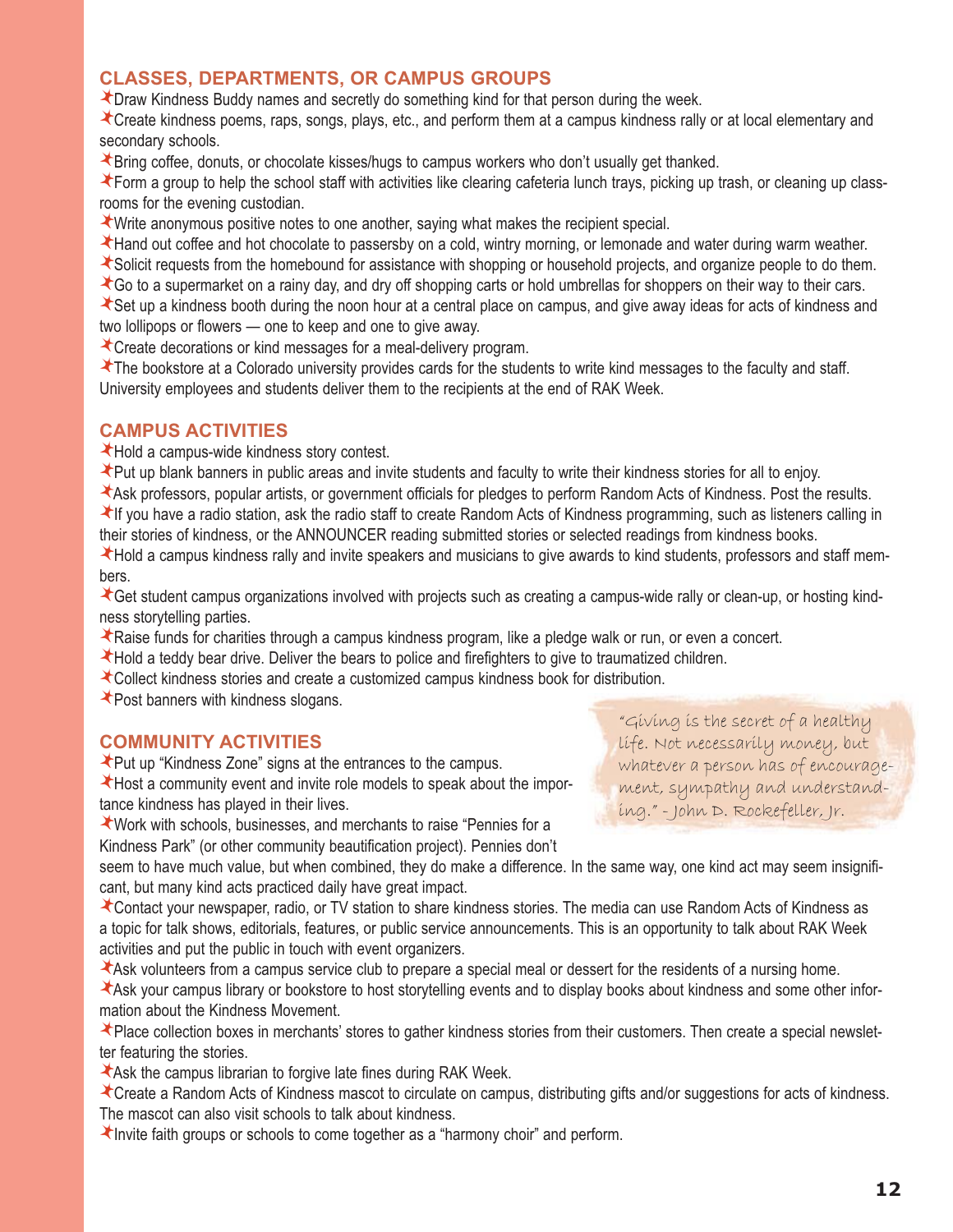# ADMINISTRATION

Praise the work or attitude of a teacher.

Bring someone a cup of coffee, hot cocoa, or a soft drink.

At a faculty meeting, talk with teachers about acts of kindness you all have given or received.

Leave a kind note in the faculty lunchroom with suggestions like, "Take a deep breath and move peacefully through your day."

Post copies of inspirational poems or thoughts for all to enjoy.

Put a supportive note on teacher's desk or in his/her mailbox.

Carry small wrapped candies in your pocket to give as "angel kisses" to someone who needs a lift.

Attach suggestions for acts of kindness to Hershey Kisses and Hugs. Each administrator, teacher, or staff member takes a candy and then performs the RAK suggested to benefit another administrator, teacher, or staff member.

Sponsor a kindness drawing or coloring campaign for your staff's children.

Put plants in your facility. A study at Washington State University indicates that living indoor plants may increase productivity and reduce stress for employees.

Boost morale on campus by having your staff submit stories about kindness in the workplace. Start with a memo giving them information about the RAK movement and asking them to submit their stories. When the week is over, distribute the stories as a collection, post them on a Kindness Bulletin Board, or include one or more in each school newsletter. If you don't have a newsletter, create a weekly or monthly Kindness Bulletin and keep it going throughout the year!

Create a "good news" bulletin board to fill with upbeat news about teachers (such as write-ups about the teachers' accomplishments and ideas, or photos of their families or newborn babies).

# FACULTY

 $\star$  Invite someone new to lunch.

Welcome and get to know new hires.

When a teacher needs to talk, meet him or her at lunch and listen with compassion.

Tell a fellow teacher or a principal why you appreciate him or her.

- Walk a colleague to the car or bus at nighttime for safety.
- Leave a treat on the desk of a teacher with whom you normally don't get along.
- Write, draw, make, or buy something encouraging for a colleague who is experiencing difficulties.
- Offer to baby-sit a colleague's children for an evening.
- Remember others' birthdays and important events.
- Take a photo of your colleagues at work and give it to them so their families can see them on the job.
- Help an overworked colleague with some tasks.
- Place a flower on the desk of each of your team members or fellow teachers.
- Do some yard work for a colleague who is ill or recovering from surgery.
- Refrain from negative talk; concentrate on the positive.
- Surprise a colleague with a soft drink, coffee, or bottled water.
- Share the not-so-pleasant tasks at work.
- Show your appreciation to colleagues through words and notes.
- $\star$  Bring in a treat to share with the faculty.
- Keep a Kindness Journal of kind acts you observe among your students. Read it aloud and discuss it with your students once a week. This will help raise students' awareness of the impact of their daily actions, and it may encourage you as well.
- Give a compliment.
- Allow a colleague's teenager to shadow you for a day and learn about your job
- Write a letter commending a colleague who helped you, and address it to your principal.
- Share positive news and quotes with others.
- Teach one of your skills to another teacher, and learn a skill from him or her as well.

"Do all the good you can. By all the means you can. In all the ways you can. In all the places you can. At all the times you can. To all the people you can. As long as ever you can." -John Wesley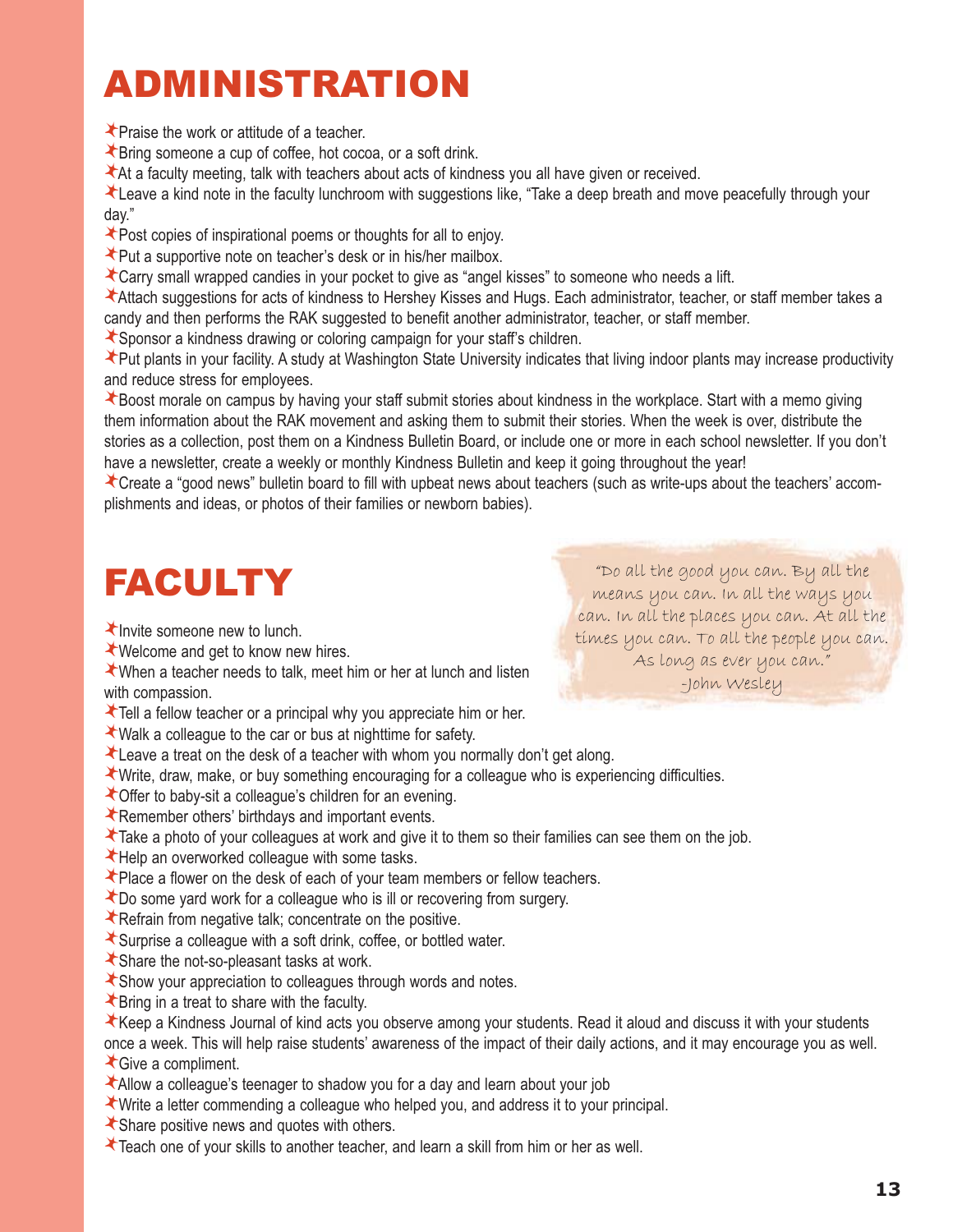# OUTDOOR KINDNESS ACTIVITIES

Take a moment of silence. Think about how the world would be a different place if we were all kind to one another.

- Pick up trash on the playground or around the schoolyard.
- Clean up graffiti.

Pair younger students with older students. The older student can serve as a mentor and teach the younger student new games, how to tie his/her shoes, how to jump rope, etc.

- Learn about bicycle and scooter safety. Discuss how you can be a kind rider.
- Using chalk, draw pictures and kind words on the cement around the school and playground.
- Notice wildlife and plants and talk about ways to keep them and their environment clean, safe, and healthy.
- Make up kindness songs or cheers and corresponding movements.
- Play "telephone" and pass along a nice saying.
- Play freeze-tag and "unfreeze" the person by saying something kindabout them.
- Find a peaceful spot. Read kindness stories and then write your own.
- **★Plant trees and flowers.**
- Learn about and discuss playground safety, courtesy, being a good sport, etc.

## PEACEFUL SCHOOLS

"Always be kind, for everyone is fighting a hard battle." - Plato

One of the most important ways to maintain peaceful schools is to help your students develop and practice kindness and empathy. Kindness and empathy work together; a person is empathic toward someone in distress and then extends a helping hand in kindness. In fact, a common trait among perpetrators is the lack of empathy; that is, they are unable to put themselves in their victims' place and anticipate the pain of the offense to the victim.

Another important factor in maintaining peaceful schools is setting a school standard that action must be taken when a wrong is being done. Administrators need to provide students with various avenues of action, because students have different levels of comfort regarding conflict and intervention. One student may wish to advise an adult, under assurance of anonymity. Another may be willing to intervene in the situation directly. In any case, the school must clearly set the expectation that bystanding students and staff are to take some kind of action. Each observer must do something.

School authorities are responsible for providing several means of reporting misbehavior or injustice, including peer counselors, adult advisors, and/or a collection box for anonymous reporting. Mediation training for all students – not just high achievers – is imperative as well. Students need to know that they have a variety of ways to take action and deal with uncomfortable or threatening situations.

Here are some activities that can help promote peace in your school.

After reading a novel together, assign each student a character from the book. The student writes a simple poem or a paragraph from the character's point of view, including the character's imagined thoughts, feelings, and/or fears. This exercise encourages the development of empathy in your students.

After a noteworthy or troubling current event, provide time for your students to discuss their reactions and feelings together. Share your own reflections. Ask your students how they think those involved in the event felt or are feeling. Help them name the emotions they describe. Convey how important it is for us all to understand what we're feeling and perhaps to share it with someone we trust.

Hold a discussion about trust, tying the discussion into a current event or school event, if possible. Include a discussion of whom we might trust to share certain kinds of information. Mention some trustworthy people in the school, such as a school resource officer or a guidance counselor. Discuss confidentiality as it applies to these adults.

Discuss the demands and rewards of caring for another living being, whether it is a pet or another person (e.g., an ill sibling, an injured or belittled classmate).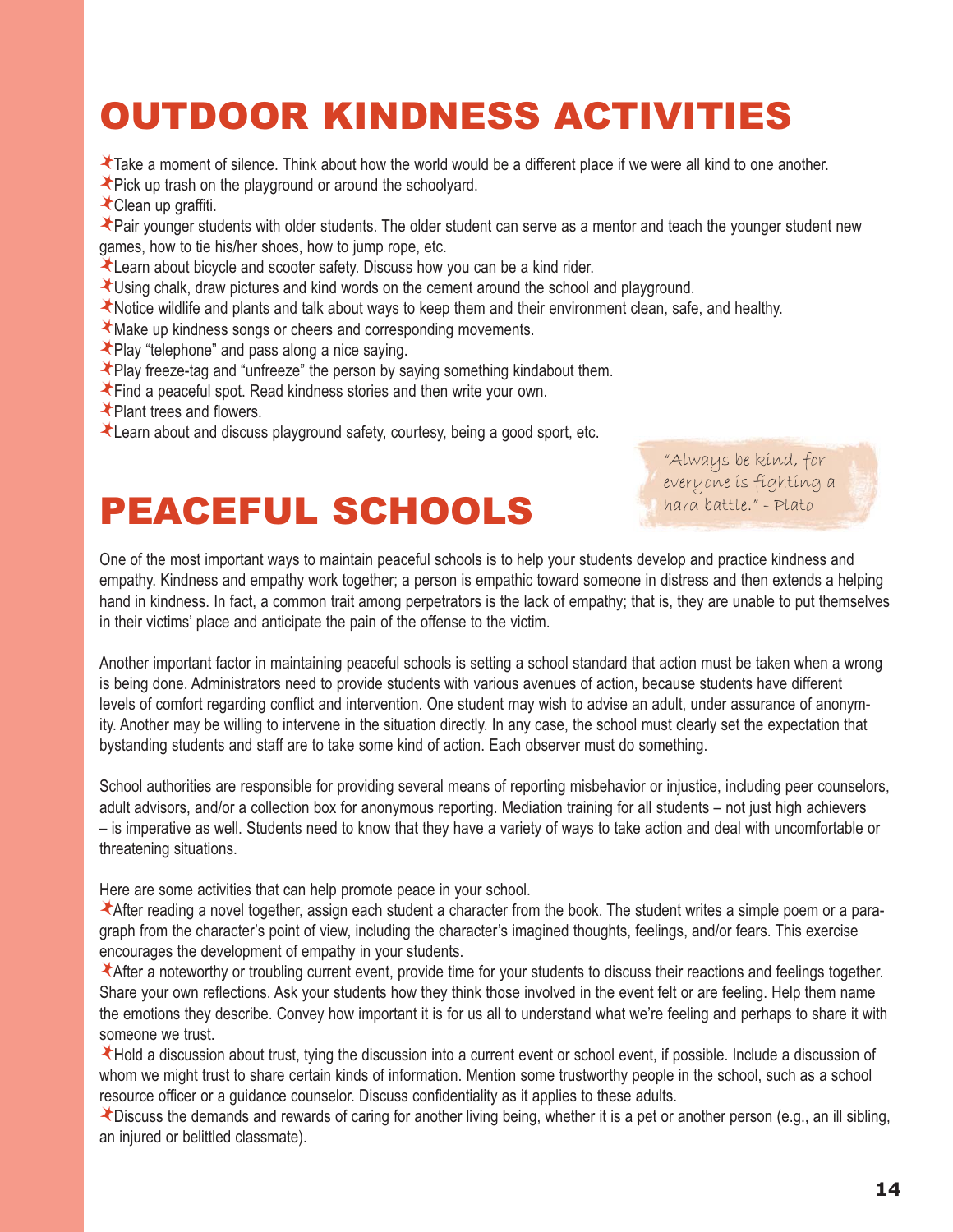Watch for newspaper articles that describe people who are especially kind and caring to others. Explore the choices these people made along the way to become involved in helping others. How did the caring person feel about the act of kindness he or she had done? What was the effect of the kind act on the recipient? What decisions did the kind person make during his/her life to enable him/her to act kindly or nobly? These questions also could be asked concerning characters in novels the students are studying.

Ask students to suggest interpersonal problems that they may encounter in school, and lead the class in discussing various solutions and responses to those situations.

Form all incoming students into small groups, with each group led by a couple of older students. This allows the students to meet other new students, have contacts among older students, and learn about campus life and the layout of the school in a supportive, welcoming atmosphere.

Create an ongoing student kindness committee. These students, along with teachers, watch for kids who seem to be lonely, withdrawn, or not adjusting well to campus life. The committee members can reach out to these students: greet them in the halls, talk with them, encourage them, offer suggestions, check back with them now and then, and invite them to various functions or club meetings. Simply knowing that someone cares can help a student through a difficult time in his or her life.

Teach conflict as a normal result of different kinds of people interacting with one another. Be sure that all students – not just the high achievers – are trained in healthy conflict resolution methods, and reinforce this training often with them, visually (e.g., posters and other media) and through case studies, role playing, etc.

Discuss different personalities and gifts that people bring to the world. Help students understand that everyone has positive gifts and talents to offer, regardless of personality type, academic or athletic proficiency, physical ability, or financial status. Use examples like Stephen Hawking, Franklin D. Roosevelt, Cesar Chavez, Helen Keller, Rosa Parks, Abraham Lincoln.

## RESPONDING TO TOUGH TIMES

Occasionally, troubling events such as personal tragedies, school violence, regional disasters, or national emergencies erupt. Students and staff alike may experience grief, fear, horror, and helplessness.

Human tragedy is often accompanied by acts of kindness, as people help one another through traumatic events. This instant overlooking of our differences to help one another in emergencies is important to discuss at length with your students. It demonstrates that when we are threatened as a community, kindness often plays a vital role. People reach out to one another, including strangers or people with whom they might not normally associate.

One of our responses to these traumatic events is often a deeply felt need to connect with those who suffer, and this is where acts of kindness can empower students and staff. Kindness sets students in motion and helps create hope and action where there might be despair and bewilderment. Students are forging a positive future for themselves and others through the kindness they share.

Here are some ideas for helping students respond to tough times with kindness:

"When you are kind to others, it not only changes you, it changes the world." - Harold Kushner

Create banners on white butcher paper with drawings and expressions of support and hope. Send or deliver the banners to those in need. Students can also create a paper quilt by writing on colorful cardstock squares and gluing them onto a large paper background. Of course, if someone has sewing abilities, a fabric quilt with messages of support can be assembled and sent. Using examples of acts of kindness performed during the tragedy, involve

the classroom or the entire school in a Random Acts of Kindness program.

Students can describe each act of kindness they do on a star, hand, or other cutout, and post it in honor of a victim, a survivor, or someone in their own circle of family and friends, noting the name of the honoree on the cutout.

Students can host fundraisers in honor of those affected by natural disasters and either mail the proceeds or provide items they need, such as blankets or diapers.

Students can do any of the kindness activities noted in this guide as a way to honor victims of a traumatic event.

If a particular student is seriously ill, students can create cards and write letters to cheer the student up. Have students rotate and make a five-minute phone call to the homebound student at a pre-appointed time each day to cheer the student up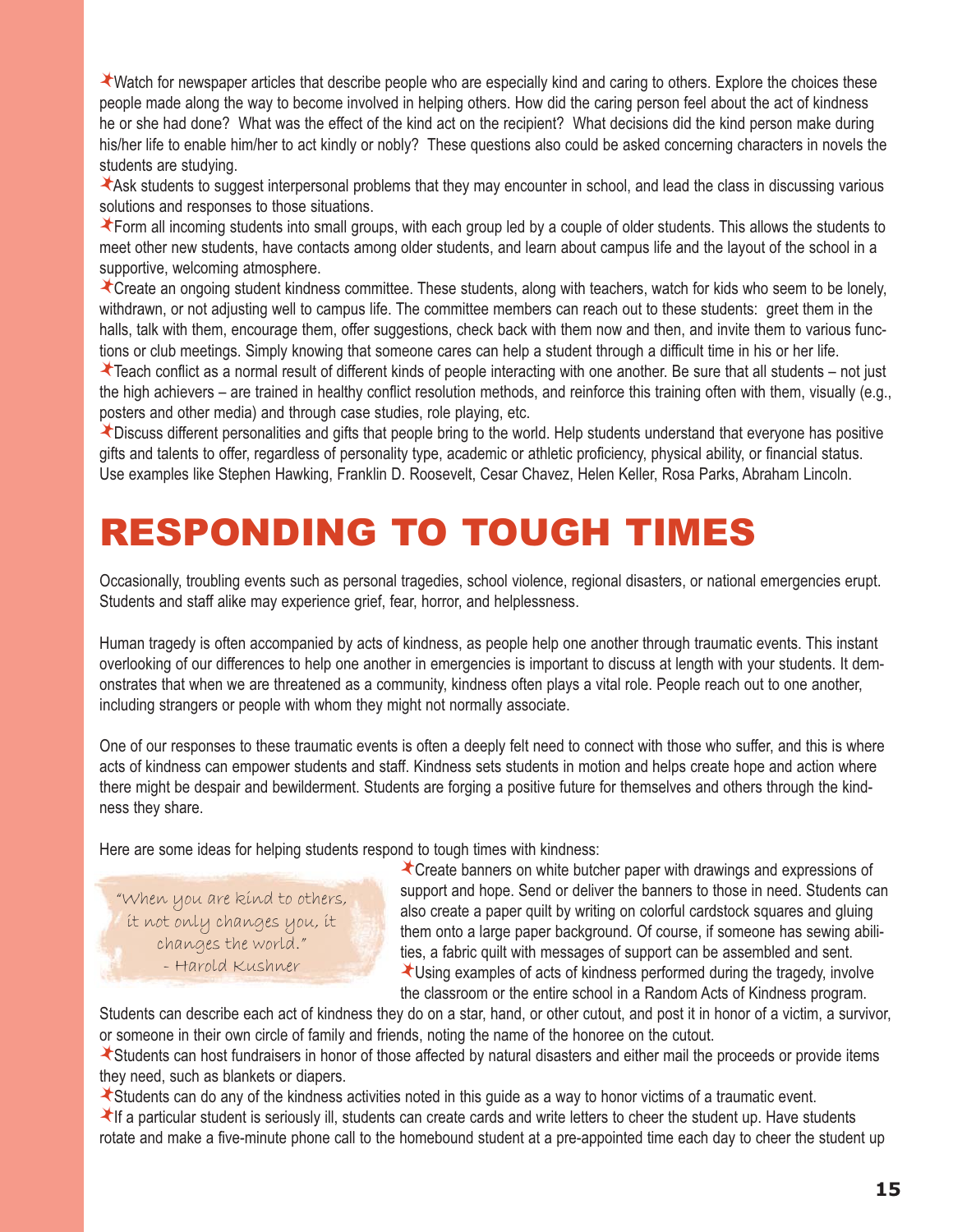and keep him/her connected with the classroom. A mother whose child received this honor during a long illness said that those calls were the highlight of her child's day.

If a student or staff member dies, have students write their fond memories of the person and send them to the family. Very young students can dictate those memories to an adult, who can compile them into a booklet. All ages can include illustrations.

Ask students to do one act of kindness for a family member or neighbor as a way of spreading kindness in their part of the world. Afterward, discuss together both the reaction of the recipient and the way the student felt about the act of kindness. Kindness empowers children as they learn through experience that they can change their world in positive ways.

During writing practice, have students journal their thoughts and reflections on kindness. Ask them to note how they felt before, during, and after doing an act of kindness or a classroom kindness project. They can also reflect on how their acts of kindness made a difference in others' lives.

Have students express their experiences with a school kindness project — connecting it with the traumatic event they were responding to, if appropriate — in writing, art, collage, and any other medium that can be collected into a book or a display. Create the book or display to share with others in the school. If you create a book that can be duplicated, send one home with each child to share with family. A display could be created for parents during a special evening event and/or shared with the community at the library or community center.

Help students make kindness a habit; let their communal response to tragedy be a kinder life. Have students keep a Kindness Journal, write a kindness pledge on the first page, and use the rest of the pages to describe and reflect on acts of kindness they do. Also, ask them to describe moments when they might have done an act of kindness but didn't. This activity raises their awareness of their daily behavior, its consequences, and how they might respond differently next time.

Your students can adopt a classroom pledge, such as "Each of us will do one acts of kindness every week," and track those kind acts on a wall chart. In addition, students can receive a sticker, tack a star cut-out with their name on it to the bulletin board, or do some other visual activity when they have completed their kind act.

Ask students to dream of a kinder world and describe it verbally, in writing, or in illustration. Then ask them to complete this sentence: "To help create this kinder world, I will...." Cite Martin Luther King's "I Have a Dream" speech, explaining how he led the way and worked with others to bring profound change to our country.

Connect with a school in the area of the tragedy and "adopt" the student body, sending letters, banners, brightly colored paper cranes, or other items of hope.

Model kindness and compassion to your students, understanding that we all respond to tragedy in different ways and with different timing. Discuss this with your students, helping them understand that they need to treat one another with sensitivity and care as well. This is a good time to discuss kindness to oneself — getting enough sleep, eating right, exercising, spending time with friends or family, taking quiet time as needed, talking to a trusted person about emotions, etc.

## TEEN TO TEEN

Give someone a flower or a lollipop to show you care.

Invite someone new to your home to hang out.

- Volunteer at a shelter, a hospital, or a nonprofit organization.
- Mediate an argument between friends.
- $\star$  Help a pal wash her/his car.

Help a teacher.

When friends get depressed, write them a note or bring them their favorite candy. Encourage them to talk; listen and let

"It's only me, but I can change a life." - Liz, high school student

them know you care and are there for them.

- Volunteer to baby-sit a neighbor's kids when their parents need a day or an evening out.
- Fill up your brother's or sister's gas tank when you borrow the car.
- Cook a surprise dinner for your parents, complete with candles and a menu.
- Stick up for someone who is getting picked on.
- Eat lunch with someone who is new or sitting alone, or invite him or her to your table.
- Help a student with a computer problem or a tough homework assignment.
- Do yard work or shovel the walk of an elderly neighbor.
- Invite a friend who's angry to go for a walk, work out at a gym, or shoot some hoops with you.
- **★Help someone change a tire.**